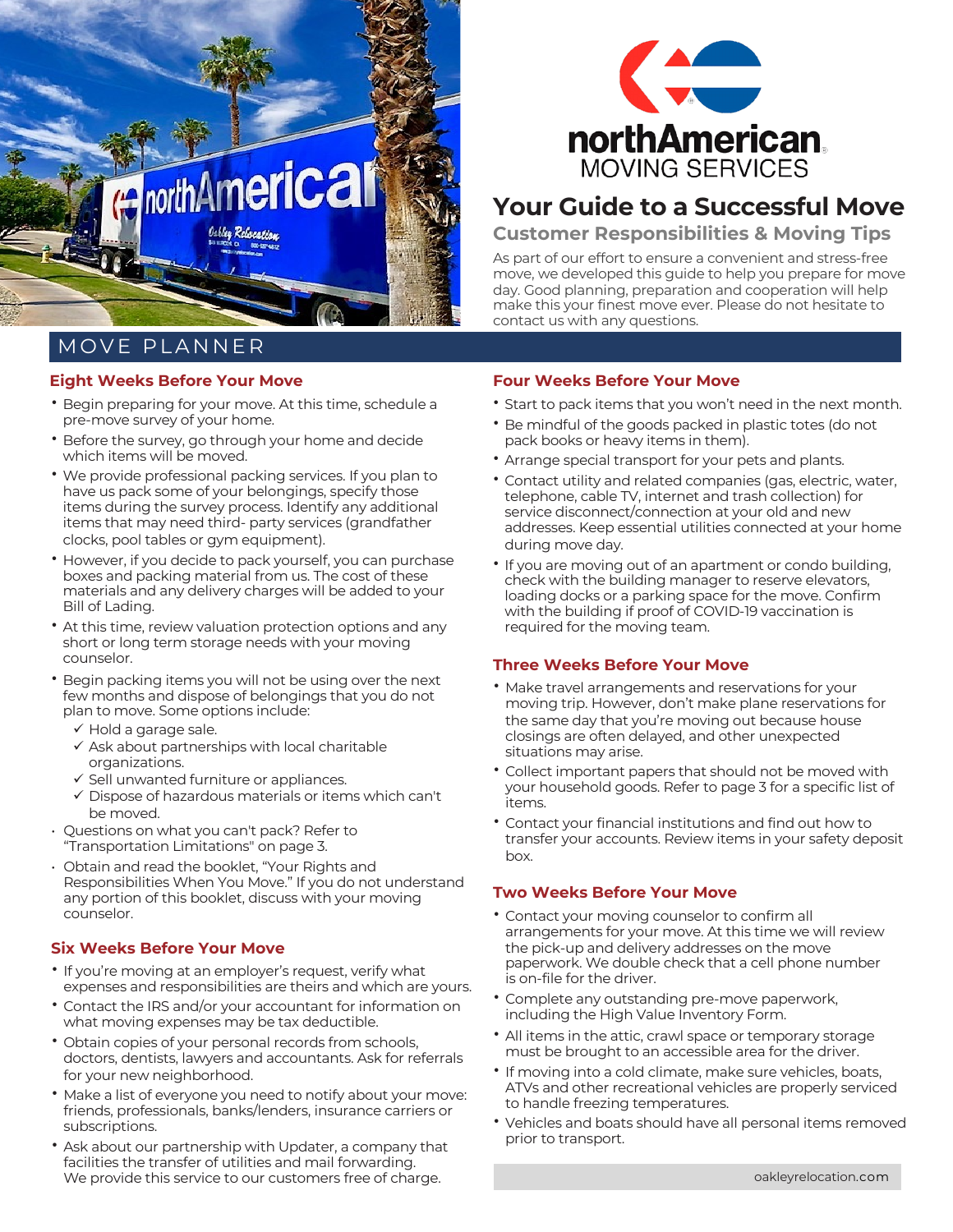## DELIVERY DAY **One Week Before Your Move**

- Contact us to confirm move dates and review any open questions.
- We are not permitted to remove any article permanently affixed or secured to the property. If you plan to move any of these items, remove them before move day.
- Prior to the packing crew's arrival, it is imperative that you place any items not intended for transport in a safe and clearly marked area. We recommend that you use painter's tape to clearly identify the items that you want, and do not want, the crew to pack.
- Pack a box of personal items that will be needed immediately at your new home. Load this box last or carry it in your car.
- Drain gas and oil from power equipment (lawn mower or snow blower).
- Disconnect or defrost major appliances to prepare for move day (washer, dryer, ice maker). Your moving counselor can also arrange for a third party to provide these services.
- Peloton bikes, pendulum clocks, pool tables, hot tubs, sewing machines, pianos and large screen televisions may require special servicing. Notify us of these items to ensure proper preparation for move day.
- Backup any important stored data you have on your computer. Remove printer ink cartridges and copier toner.

## MOVE DAY

- All walkways and driveways must be clear of snow, ice, mud, low tree limbs or other hazards.
- Make sure that you are present throughout the loading process to answer any questions the movers have and to give directions. If you cannot be there, make sure that an adult you trust is there to act as your representative.
- Keep children and pets in a safe and secured area while movers are packing and loading.
- Accompany the driver and crew leader as they complete the inventory forms.
- Prior to the movers leaving, have the driver or crew leader join you for a final walk through of the residence to confirm that no items have been overlooked.
- Review the Bill of Lading and inventory carefully before you sign them. Keep these and all related papers in a safe location until all charges have been paid and all claims, if any, have been settled.

- It is standard for the driver to contact you by phone or text message one day prior to delivery to confirm his arrival time. Note that if you are unavailable during the window of delivery dates (refer to the Bill of Lading), your shipment could go into storage at your expense.
- Be present at your new home when your belongings are delivered. If you cannot be there, make sure someone you trust is there. You must inform the driver of the name of the person you have authorized to act as your representative.
- You are required to check off the inventory sheet to ensure delivery of all items. At this time, note any damage or missing items on the inventory form.
- Let the movers know in which room each item belongs. Your movers are responsible for:
	- $\checkmark$  Laying rugs.
	- $\checkmark$  Placing each piece of furniture where you request.
	- $\checkmark$  Re-assembling any furniture that was disassembled by the driver at loading.
	- $\checkmark$  Setting up bed frames and mattresses (some exceptions apply, such as a complicated bunk bed set).
	- $\checkmark$  Removing the furniture pads that the driver used to protect your belongings.
- The movers are not responsible for installing appliances or attaching items/fixtures to the wall.
- It is important to complete a final walk through of the residence prior to the driver leaving.
- Once the unloading is complete, carefully review the inventory forms to confirm that all items are accounted for. Sign and date the inventory forms, and make sure you receive copies. Signing the inventories acknowledges that you have received all your possessions and you agree with the condition of the items delivered.

# **Welcome Home!**

moving services

**RED EES** 

**Zdwating**